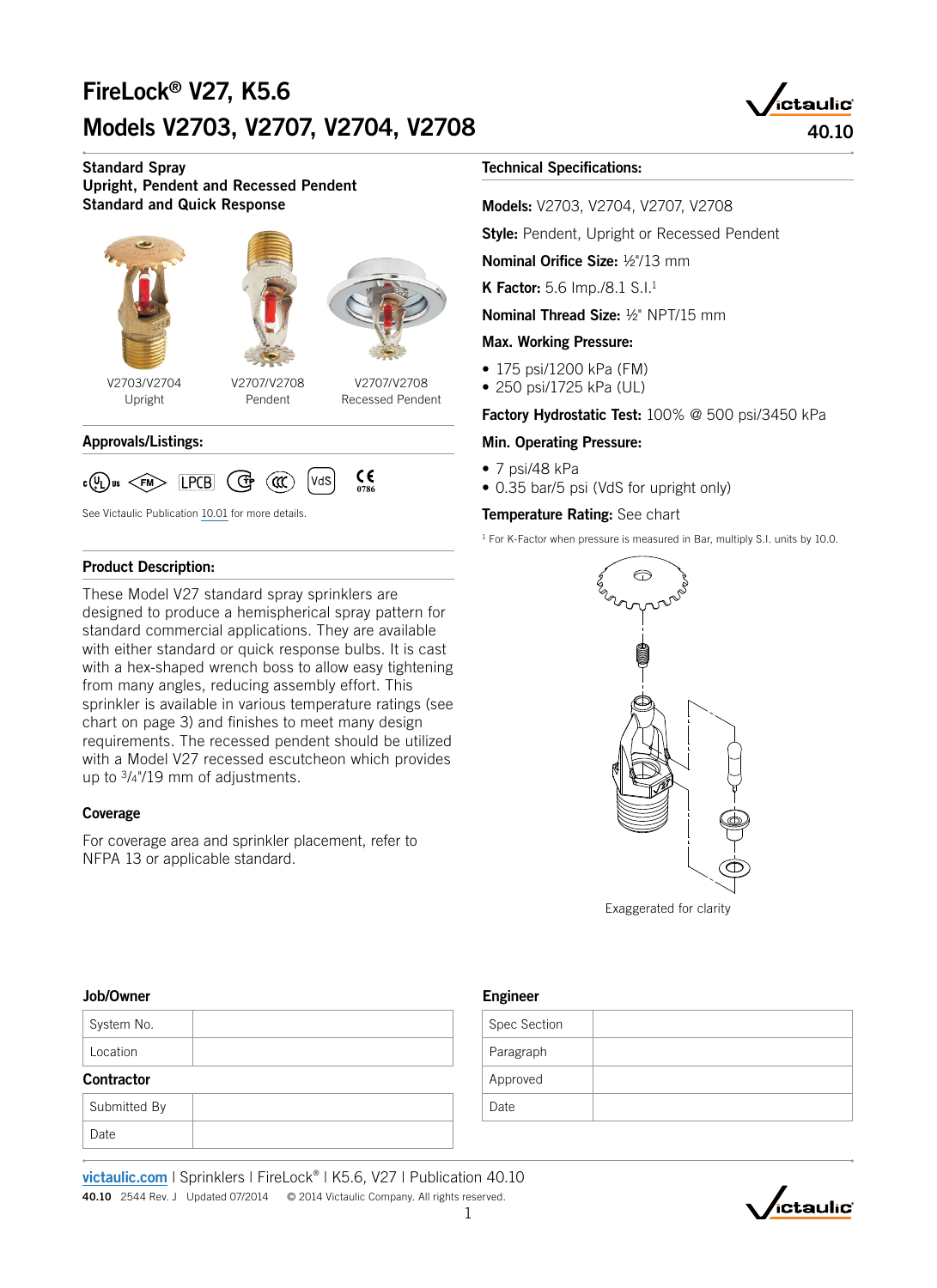| <b>Material Specifications:</b>                         | <b>Accessories</b>                                          |
|---------------------------------------------------------|-------------------------------------------------------------|
| Upright Deflector: Bronze per UNS C11000                |                                                             |
| <b>Pendent Deflector:</b> Bronze per UNS C51000         | <b>Installation Wrench:</b>                                 |
| <b>Bulb:</b> Glass with glycerin solution               | Open End: V27                                               |
| <b>Bulb Nominal Diameter:</b>                           | Recessed: V27-2                                             |
| Standard: 5.0 mm                                        | <b>Sprinkler Finishes:</b>                                  |
| Quick Response: 3.0 mm                                  | Plain Brass                                                 |
| <b>Load Screw: Bronze per UNS C65100</b>                | Chrome plated                                               |
| <b>Pip Cap:</b> Bronze per UNS C65100                   | White painted <sup>3</sup>                                  |
| <b>Spring: Beryllium nickel</b>                         | Black painted <sup>3</sup>                                  |
| <b>Seal:</b> Teflon <sup>2</sup> tape                   | Custom painted <sup>3</sup>                                 |
| <b>Frame:</b> Die cast brass 65-30                      | Proprietary Nickel Teflon <sup>2</sup> coating <sup>3</sup> |
| <b>Lodgement Spring: Stainless steel per UNS S30200</b> | VC-250 <sup>4</sup>                                         |
|                                                         | 155, 200, 286 SR Only:                                      |

 $\Box$  Wax<sup>3</sup>

For cabinets and other accessories refer to separate sheet.

2 Teflon is a registered trademark of Dupont Co.

3 UL Listed for corrosion resistance.

4 UL Listed and FM Approved for corrosion resistance.

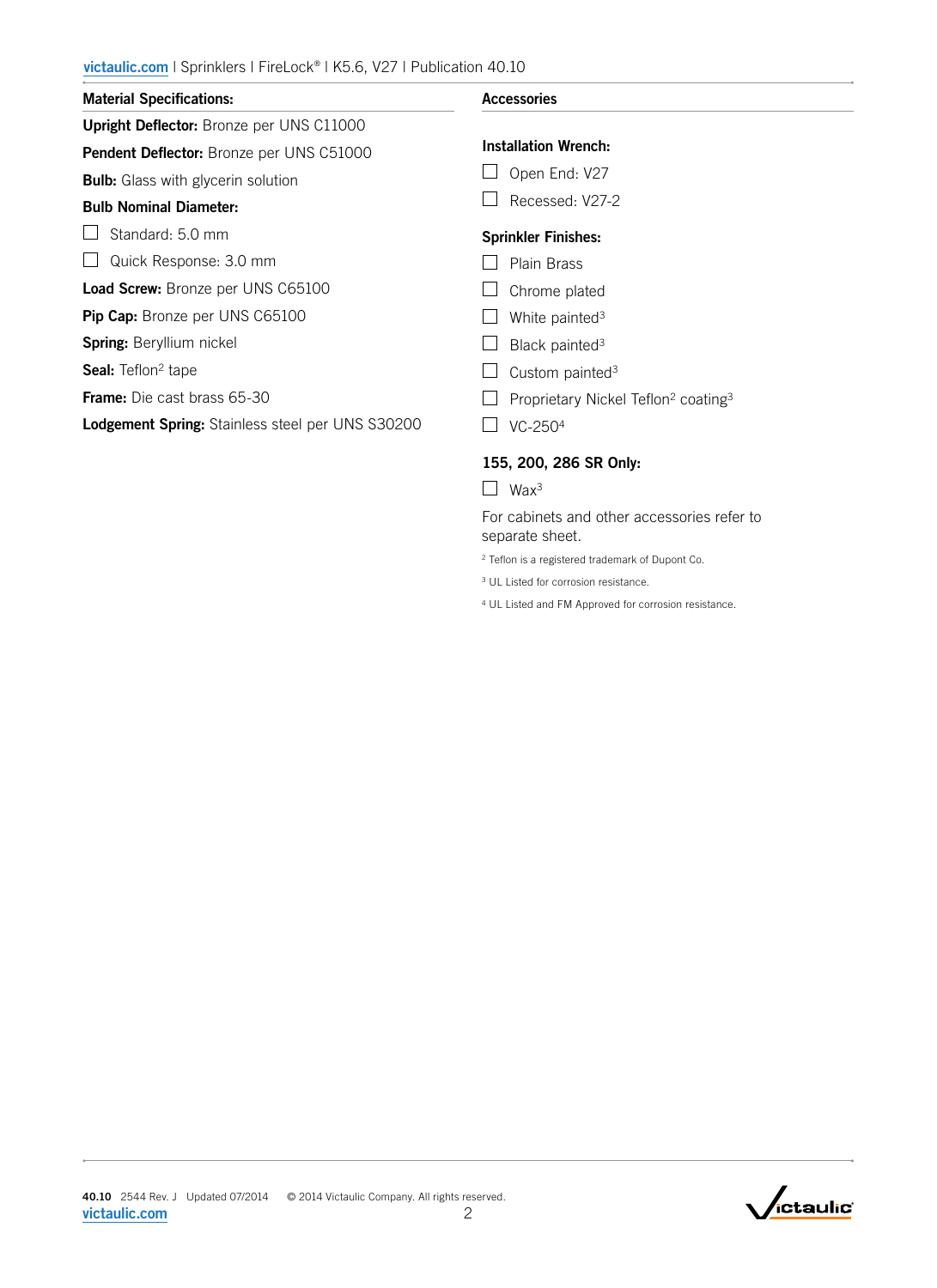### Approvals/Listings:

| <b>APPROVALS/LISTINGS</b>           | Model                                                                              |                                                                                    |                                                                     |                                                                     |                                                                     |                                                      |
|-------------------------------------|------------------------------------------------------------------------------------|------------------------------------------------------------------------------------|---------------------------------------------------------------------|---------------------------------------------------------------------|---------------------------------------------------------------------|------------------------------------------------------|
|                                     | V2703                                                                              | V2707                                                                              | V2707                                                               | V2704                                                               | V2708                                                               | V27087                                               |
| Orifice Size (inches)               | 1/2''                                                                              | 1/2''                                                                              | 1/2''                                                               | 1/2''                                                               | 1/2''                                                               | 1/2''                                                |
| Orifice Size (mm)                   | 13                                                                                 | 13                                                                                 | 13                                                                  | 13                                                                  | 13                                                                  | 13                                                   |
| Nominal K Factor Imperial           | 5.6                                                                                | 5.6                                                                                | 5.6                                                                 | 5.6                                                                 | 5.6                                                                 | 5.6                                                  |
| Nominal K Factor S.I. <sup>5</sup>  | 8.1                                                                                | 8.1                                                                                | 8.1                                                                 | 8.1                                                                 | 8.1                                                                 | 8.1                                                  |
| Response                            | Standard                                                                           | Standard                                                                           | Standard                                                            | Quick                                                               | Quick                                                               | Quick                                                |
| Deflector Type                      | Upright                                                                            | Pendent                                                                            | Recessed                                                            | Upright                                                             | Pendent                                                             | Recessed                                             |
|                                     |                                                                                    |                                                                                    | Pendent                                                             |                                                                     |                                                                     | Pendent                                              |
| <b>Approved Temperature Ratings</b> |                                                                                    |                                                                                    |                                                                     | $F^{\circ}/C^{\circ}$                                               |                                                                     |                                                      |
| cULus                               | 135°F/57°C<br>155°F/68°C<br>175°F/79°C<br>200°F/93°C<br>286°F/141°C<br>360°F/182°C | 135°F/57°C<br>155°F/68°C<br>175°F/79°C<br>200°F/93°C<br>286°F/141°C<br>360°F/182°C | 135°F/57°C<br>155°F/68°C<br>175°F/79°C<br>200°F/93°C<br>286°F/141°C | 135°F/57°C<br>155°F/68°C<br>175°F/79°C<br>200°F/93°C<br>286°F/141°C | 135°F/57°C<br>155°F/68°C<br>175°F/79°C<br>200°F/93°C<br>286°F/141°C | 135°F/57°C<br>155°F/68°C<br>175°F/79°C<br>200°F/93°C |
| FM                                  | 135°F/57°C<br>155°F/68°C<br>175°F/79°C<br>200°F/93°C<br>286°F/141°C<br>360°F/182°C | 135°F/57°C<br>155°F/68°C<br>175°F/79°C<br>200°F/93°C<br>286°F/141°C<br>360°F/182°C | 135°F/57°C<br>155°F/68°C<br>175°F/79°C<br>200°F/93°C                | 135°F/57°C<br>155°F/68°C<br>175°F/79°C<br>200°F/93°C<br>286°F/141°C | 135°F/57°C<br>155°F/68°C<br>175°F/79°C<br>200°F/93°C<br>286°F/141°C | 135°F/57°C<br>155°F/68°C<br>175°F/79°C<br>200°F/93°C |
| NYC/MEA 62-99-E                     | 135°F/57°C<br>155°F/68°C<br>175°F/79°C<br>200°F/93°C<br>286°F/141°C<br>360°F/182°C | 135°F/57°C<br>155°F/68°C<br>175°F/79°C<br>200°F/93°C<br>286°F/141°C<br>360°F/182°C | 135°F/57°C<br>155°F/68°C<br>175°F/79°C<br>200°F/93°C<br>286°F/141°C | 135°F/57°C<br>155°F/68°C<br>175°F/79°C<br>200°F/93°C<br>286°F/141°C | 135°F/57°C<br>155°F/68°C<br>175°F/79°C<br>200°F/93°C<br>286°F/141°C | 135°F/57°C<br>155°F/68°C<br>175°F/79°C<br>200°F/93°C |
| CSFM 7690-0531:112                  | 135°F/57°C<br>155°F/68°C<br>175°F/79°C<br>200°F/93°C<br>286°F/141°C<br>360°F/182°C | 135°F/57°C<br>155°F/68°C<br>175°F/79°C<br>200°F/93°C<br>286°F/141°C<br>360°F/182°C | 135°F/57°C<br>155°F/68°C<br>175°F/79°C<br>200°F/93°C<br>286°F/141°C | 135°F/57°C<br>155°F/68°C<br>175°F/79°C<br>200°F/93°C<br>286°F/141°C | 135°F/57°C<br>155°F/68°C<br>175°F/79°C<br>200°F/93°C<br>286°F/141°C | 135°F/57°C<br>155°F/68°C<br>175°F/79°C<br>200°F/93°C |
| <b>LPCB</b>                         | 135°F/57°C<br>155°F/68°C<br>175°F/79°C<br>200°F/93°C<br>286°F/141°C<br>360°F/182°C | None                                                                               | None                                                                | 135°F/57°C<br>155°F/68°C<br>175°F/79°C<br>200°F/93°C                | None                                                                | None                                                 |
| <b>VNIIPO</b>                       | 135°F/57°C<br>155°F/68°C<br>175°F/79°C<br>200°F/93°C<br>286°F/141°C<br>360°F/182°C | 135°F/57°C<br>155°F/68°C<br>175°F/79°C<br>200°F/93°C<br>286°F/141°C<br>360°F/182°C | 135°F/57°C<br>155°F/68°C<br>175°F/79°C<br>200°F/93°C                | 135°F/57°C<br>155°F/68°C<br>175°F/79°C<br>200°F/93°C<br>286°F/141°C | 135°F/57°C<br>155°F/68°C<br>175°F/79°C<br>200°F/93°C<br>286°F/141°C | 135°F/57°C<br>155°F/68°C<br>175°F/79°C<br>200°F/93°C |
| <b>CCC</b>                          | ZSTZ<br>155°F/68°C<br>200°F/93°C                                                   | <b>ZSTX</b><br>155°F/68°C<br>200°F/93°C                                            | None                                                                | K-ZSTZ<br>155°F/68°C<br>200°F/93°C                                  | K-ZSTZ<br>155°F/68°C<br>200°F/93°C                                  | None                                                 |
| VdS                                 | 135°F/57°C<br>155°F/68°C<br>175°F/79°C<br>200°F/93°C<br>286°F/141°C<br>360°F/182°C | None                                                                               | None                                                                | 135°F/57°C<br>155°F/68°C<br>175°F/79°C<br>200°F/93°C<br>286°F/141°C | None                                                                | None                                                 |
| CE                                  | 135°F/57°C<br>155°F/68°C<br>175°F/79°C<br>200°F/93°C<br>286°F/141°C<br>360°F/182°C | None                                                                               | None                                                                | 135°F/57°C<br>155°F/68°C<br>175°F/79°C<br>200°F/93°C<br>286°F/141°C | None                                                                | None                                                 |

5 For K Factor when pressure is measured in Bar, multiply S.I. units by 10.0

<sup>7</sup> FM Approved with 1/2" adjustment escutcheon only - quick response

Note: Listings and Approvals as of printing. All are approved open.

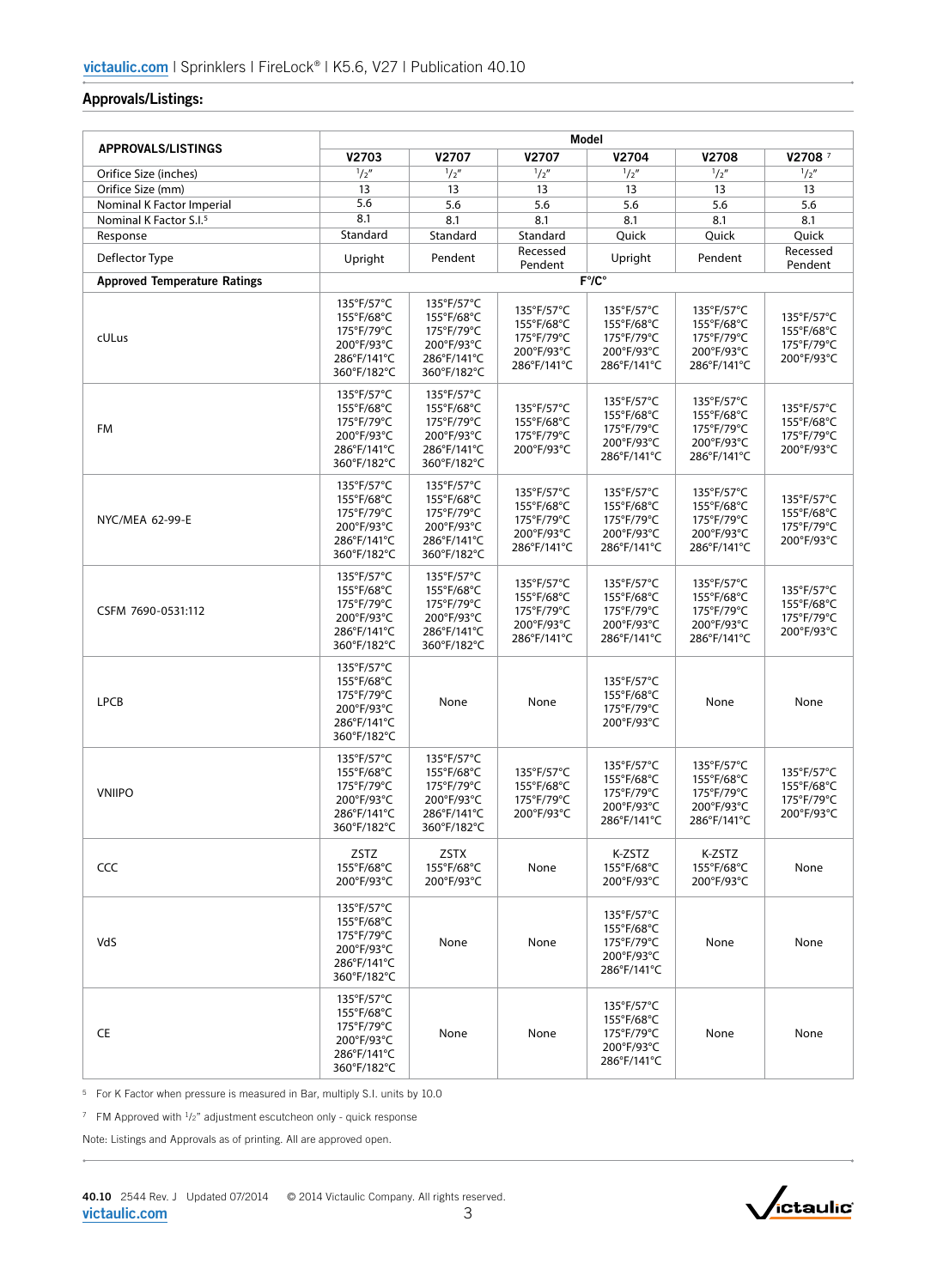#### Dimensions:







¾" Adjustment Recessed – V2707, V2708 (drawing not to scale)

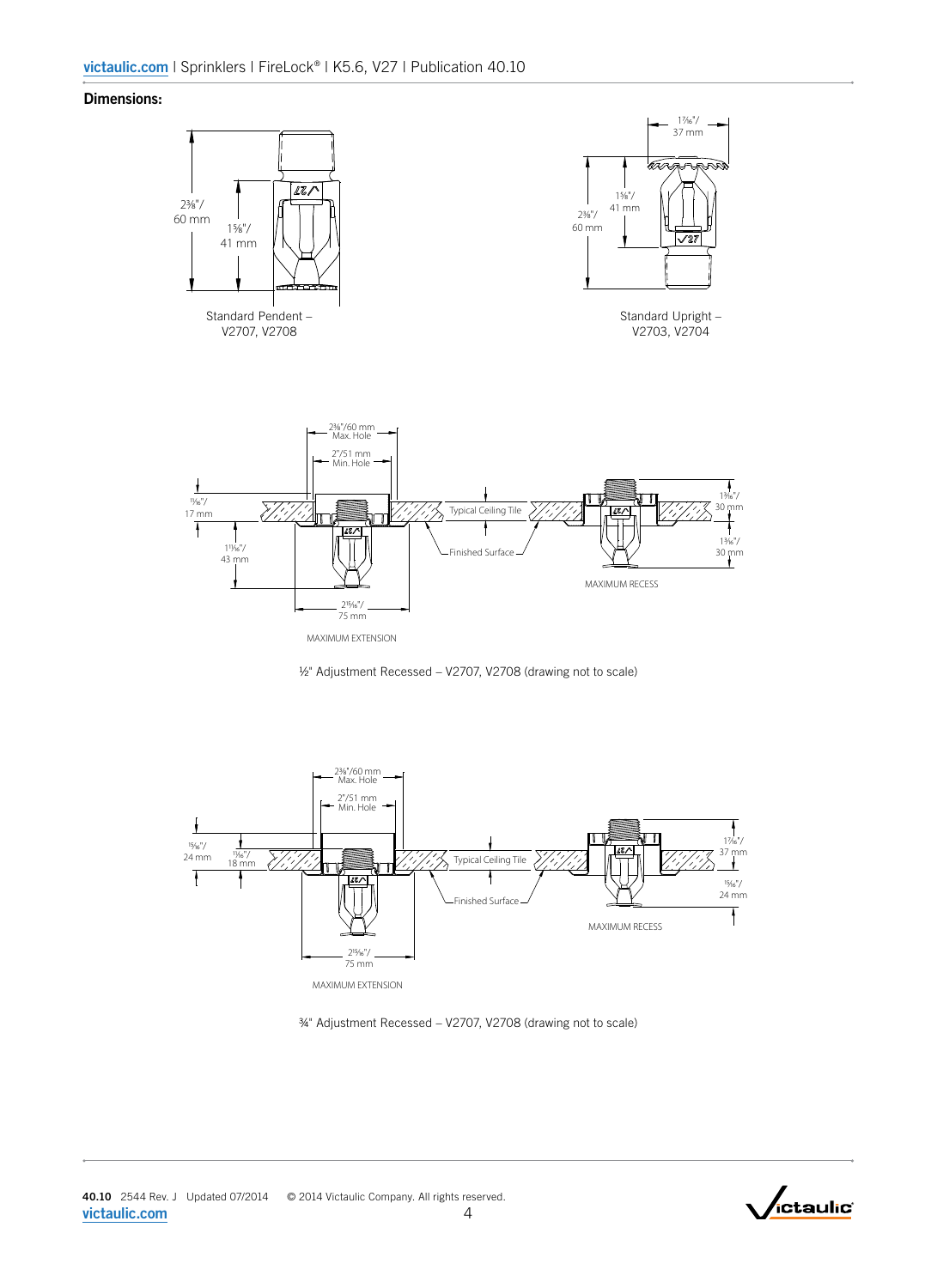#### Distribution Patterns:



 $\overline{\phantom{a}}$ 

6'

NOTES:

A. Data shown is approximate and can vary due to differences in installation.

B. These graphs illustrate approximate trajectories, floor-wetting, and wall-wetting patterns for these specific Victaulic FireLock Automatic Sprinklers. They are provided as information for guidance in avoiding obstructions to sprinklers and should not be used as minimum sprinkler spacing rules for installation. **Refer to the appropriate NFPA National Fire Code or the Authority Having Jurisdiction for specific information regarding obstructions, spacing limitations and area of coverage requirements.** Failure to follow these guidelines could adversely affect the performance of the sprinkler and will void all Listings, Approvals and Warranties.

C. All patterns are symmetrical to the centerline of the waterway.